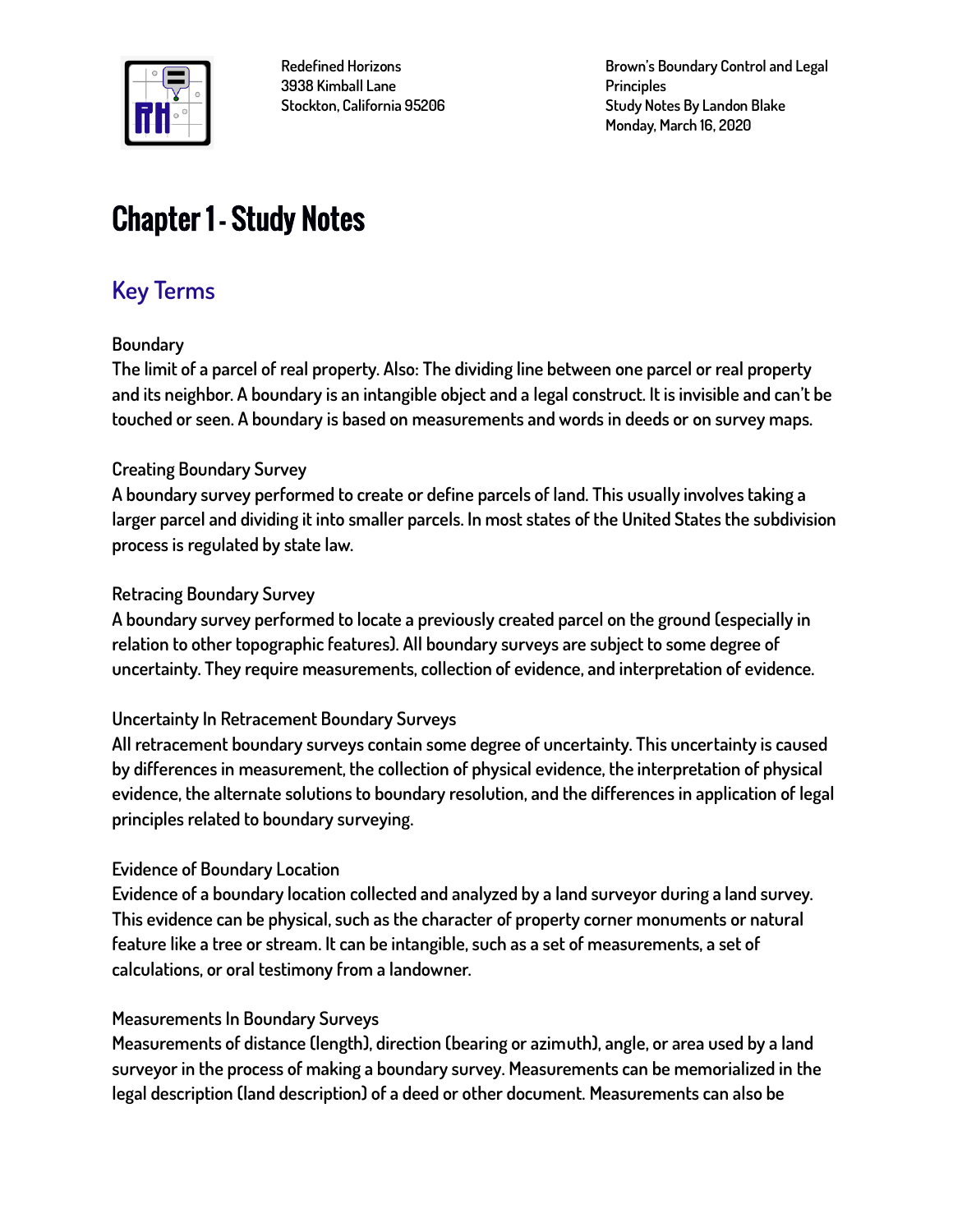

**Brown's Boundary Control and Legal Principles Study Notes By Landon Blake Monday, March 16, 2020**

**memorialized on a survey map.**

#### **Real Property**

**Real property is land. It is distinct from personal property, which is movable. Real property is 3 dimensional. It includes the ground below the surface and air above the surface.**

### **Pseudo-Measurements**

**Data obtained through non-survey methods (like GIS grade GPS receivers) or calculated with non survey methods. Pseudo measurements, such as those shown on a tax assessor map or contained in a GIS, are not a suitable evidence for boundary surveys.**

#### **Land Title**

**The means or vehicle by which ownership to land is obtained and subsequently proven. For example: A grant deed both conveys ownership of land and is proof of that ownership.**

#### **Rights In Land**

**Rights to perform an action based on the ownership of land. For example: The right to sell timber that grows on a parcel of land.**

### **Interests In Land**

**An right to land that is not based on ownership of the land. This includes the rights to use land granted by an easement or the right to payment of a debt from money obtained through the sale of the land by a lien.**

#### **Land Tenure**

**The manner in which land is held. Tenure defines the rights and responsibilities of the land holder. For example: In medieval England, the owner of a land might have to provide knights to fight on behalf of the king.**

#### **Real Estate**

**An estate is the set of things owned by an individual. For example: The estate of Landon Blake. Real estate is the real property owned by a person. For example: The lands of Landon Blake.**

### **Fee Simple Absolute Estate**

**A type of ownership in land under the United States Legal System. Each term in Fee Simple Absolute has a specific meaning. Fee denotes a real estate that can be inherited. Simple means the owner, and not the sovereign, is free to determine who inherits the land. Absolute means there are**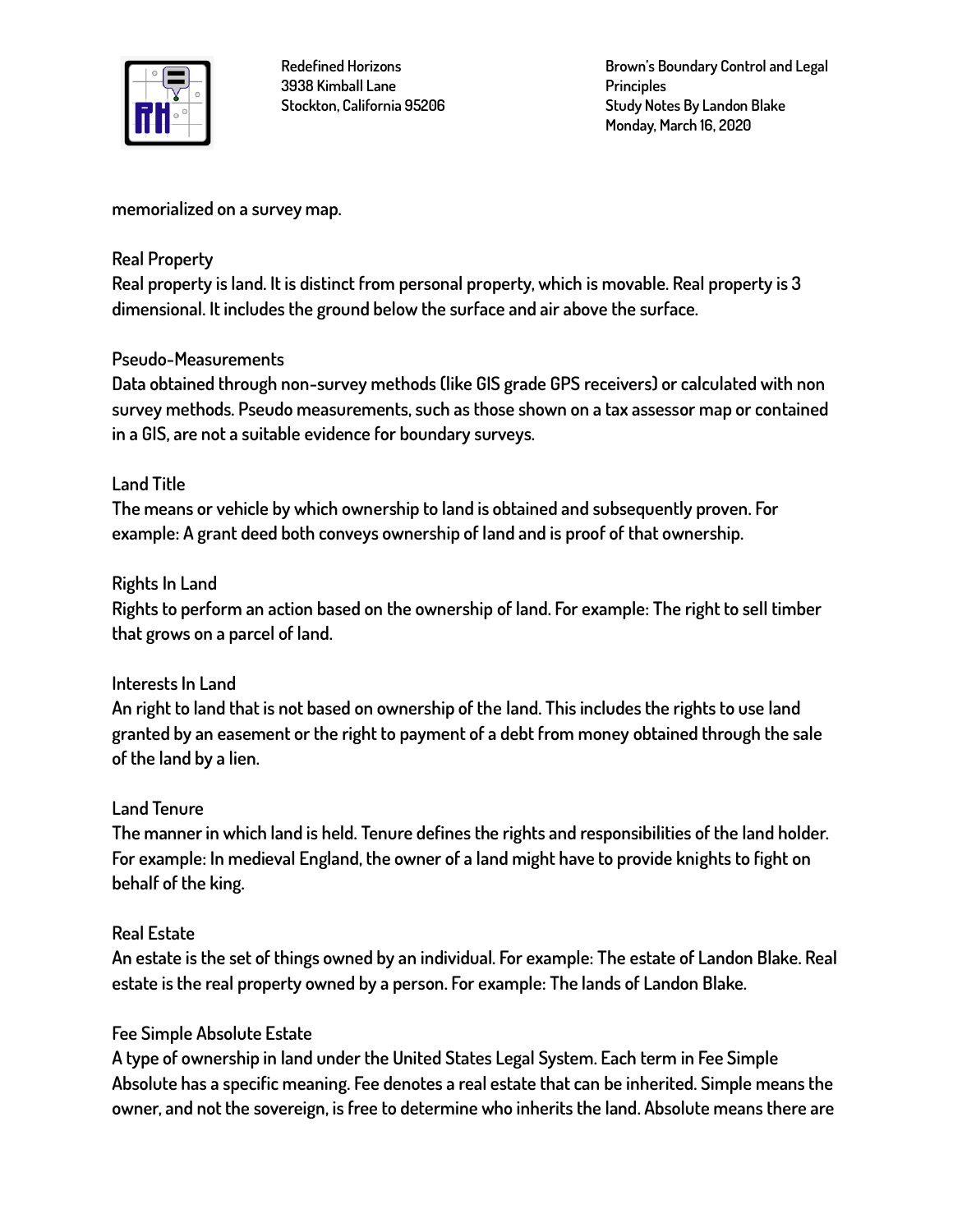

**Brown's Boundary Control and Legal Principles Study Notes By Landon Blake Monday, March 16, 2020**

**no time limits on the ownership of the estate (unlike a life estate or lease).**

#### **Statute of Frauds**

**The rule requiring transfer of real property form one person to another to be in writing.**

### **Servitude**

**A right in the land of another, or a restriction/obligation placed on the land of another. Includes easements, licenses, and covenants.**

### **Easement**

**The right to use the land of another without ownership of that land. Easements are typically permanent.**

#### **License**

**The temporary right to use the land of another. Licenses can typically be revoked by the land owner at any time.**

#### **Covenant**

**A restriction or obligation imposed on land by agreement of the parties. These restrictions burden successive owners of the land.**

**Positive Easement An easement granting a right to do something on or with the land of another person.**

**Negative Easement An easement preventing the owner of land from doing something on or with their land.**

**Appurtenant Easement An easement that attached to a parcel of land, not to a person.**

# **Easement in Gross An easement that attaches to a particular person, not to a parcel of land.**

**Express Easement An easement explicitly created, usually with a deed or map.**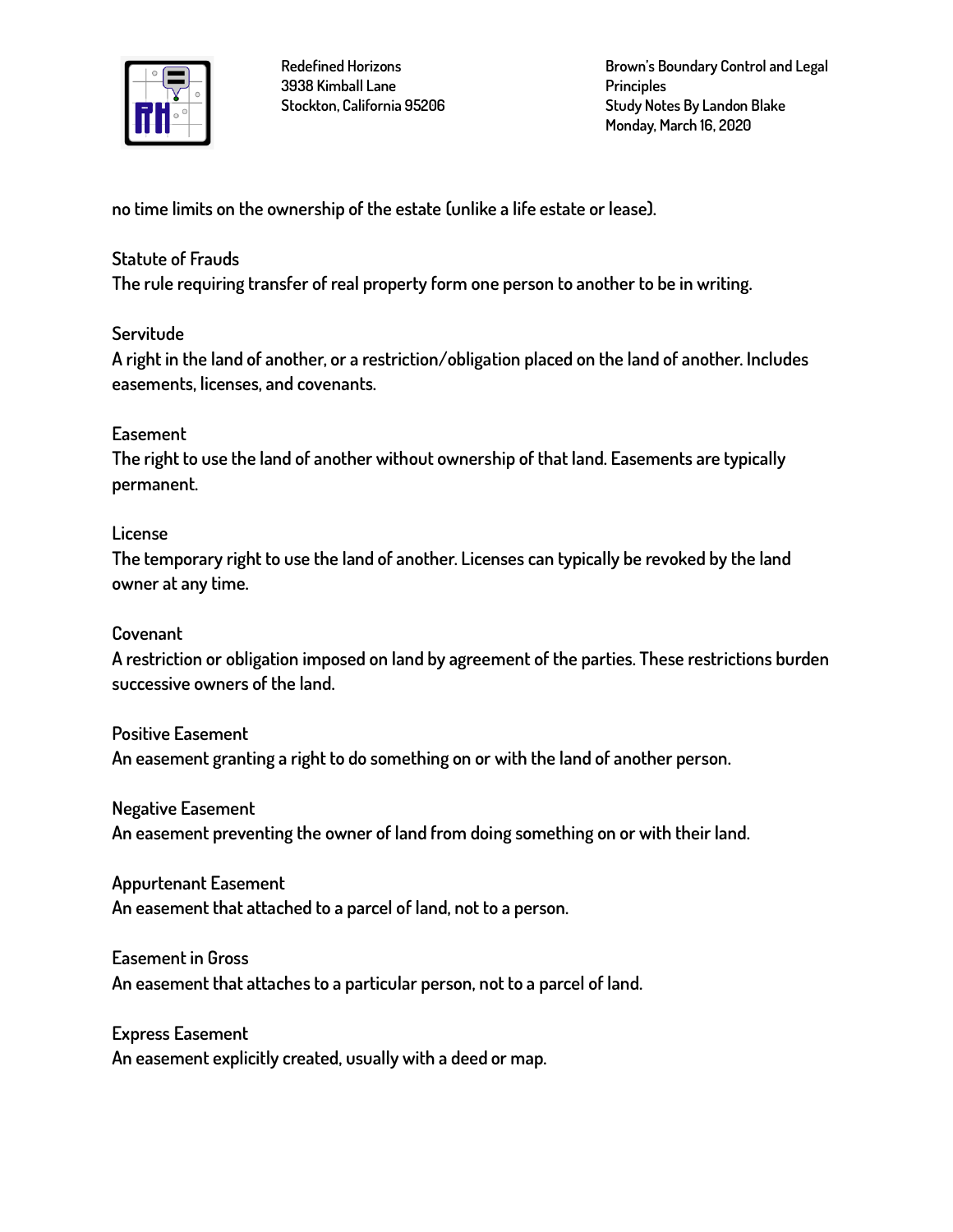

**Brown's Boundary Control and Legal Principles Study Notes By Landon Blake Monday, March 16, 2020**

### **Judicial Easement**

**An easement that is created or recognized by a judge as a matter of law. It is not an express easement.**

#### **Implied Easement**

**An easement created when the parties intended to create an easement as part of the transfer of a parcel of land, but fail to do so. Creation of this type of easement requires evidence the parties intended to create the easement. This is a judicial easement.**

# **Easement By Necessity**

**An easement necessary for the reasonable enjoyment of a parcel of land that wasn't created when the parcel of land was created or conveyed. Creation of this type of easement doesn't require evidence the parties intended to create the easement. This is a judicial easement.**

### **Easement By Estoppel**

**An easement created when the seller of a parcel of land acts in a manner (or provides information) that leads the buyer to believe that an easement exists or will be created for their benefit. This is a judicial easement.**

### **Prescriptive Easement**

**An easement created through the unauthorized use of another person's land. Creation of a prescriptive easement usually requires the use of another person's land be without permission of the owner, open and notorious, continuous, for a specific purpose, and for the length of time required by law. This is a judicial easement.**

### **Abandoned Easement**

**An easement that is abandoned by the easement holder through non-use and other specific actions.**

### **Easement Deed**

**A deed that creates an easement but that doesn't convey ownership of real property. Easements can also be created by survey maps, by reservation statements in deeds that do convey ownership, or by judges (judicial easements).**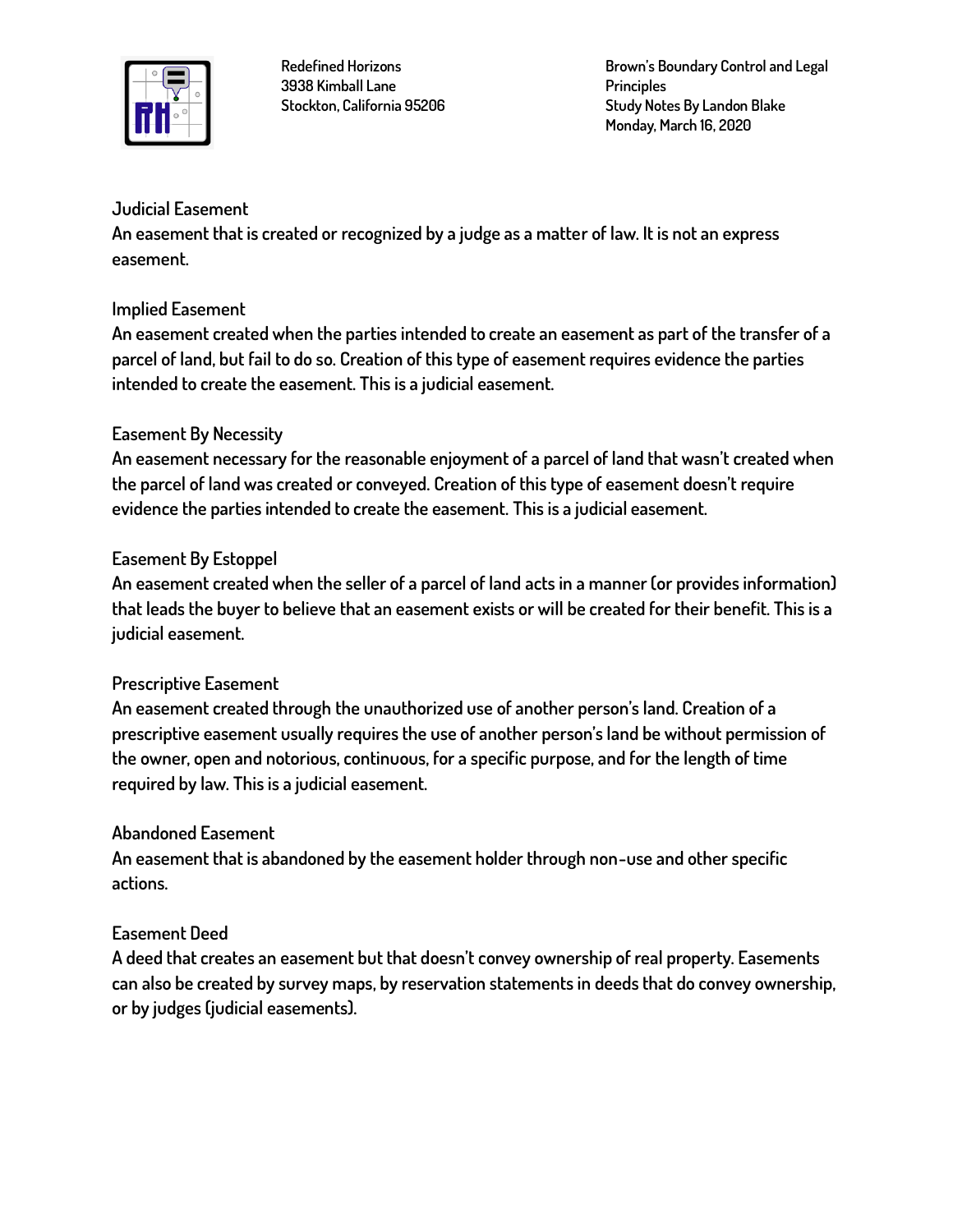

**Brown's Boundary Control and Legal Principles Study Notes By Landon Blake Monday, March 16, 2020**

# **Key Concepts**

**The Importance of Measurements and Evidence** 

- **Measurements and words (in deeds and other documents) are the legal foundation for boundaries.**
- **Surveyors use measurements to create boundaries. They then use measurements to retrace or "relocate and identify" boundaries that have already been created. Uncertainty in boundary surveying occurs during retracement because multiple interpretations of evidence is possible.**

**The Role Of The Land Surveyor**

- **The land surveyor should be an expert measurer (measurement maker), collector of data, and collector of evidence related to land boundaries.**
- **The land surveyor locates boundaries on the surface of the earth, but also above and below the surface of the earth. (For example: Mineral rights below the earth and airspace rights above the earth.)**
- **Land surveyors interpret legal descriptions of land (land descriptions) and place them on the ground. They do this by conducting surveys to recover evidence of previous surveys.**
- **Surveyors may be asked to locate limits of possession, locate limits of ownership claims, locate improvements on property, and locate/describe rights and interests in land.**
- **Technology like GPS and GIS have enabled "pseudo-measurements". Land surveyors need to understand how these technologies can negatively impact the location of boundaries.**
- **In the United States the land surveyor doesn't have the authority to create "binding" boundary locations. Only courts have the power to do this.**
- **Traditionally, questions about land title have been the domain of lawyers. Over time, courts have also looked to land surveyors for opinions on who holds title to a piece of land.**

**Land Surveyors and Boundary Disputes**

- **In the event of a boundary dispute, the land surveyor presents measurements and other evidence of boundary location to the court.**
- **In a boundary dispute, surveyors can be called on to testify and provide opinions that help the judge and jury understand complicated areas of the law related to their work.**
- **Land surveyors present facts and evidence. They don't advocate for a particular outcome.**
- **Attorneys are advocates for their clients. They present facts and evidence in the light most favorable for their clients and work for a desired outcome.**
- **Judges apply laws in boundary disputes. As a general rule, they decide the answer to questions of law.**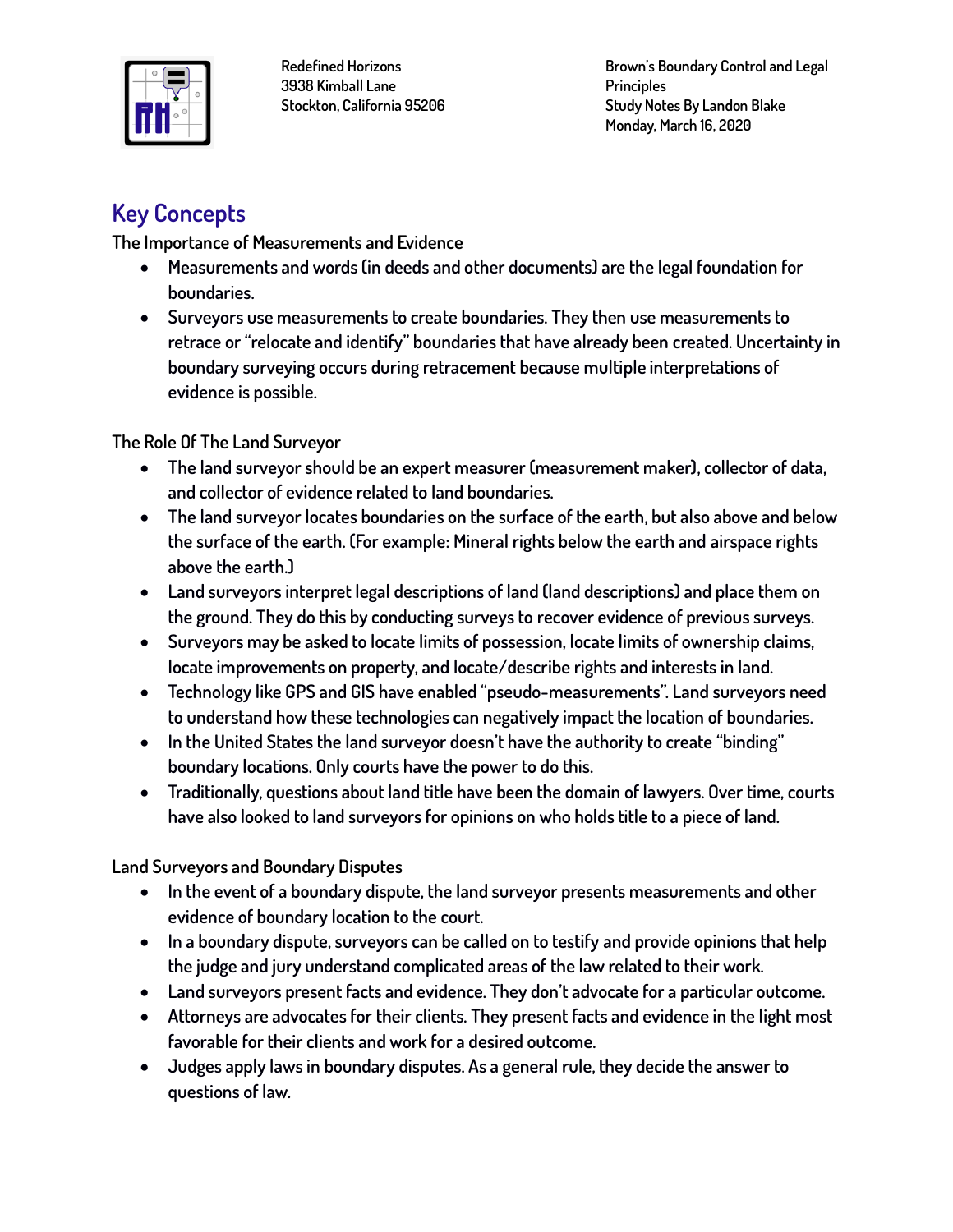

- **As a general rule, juries decide answers to questions of fact. They will make determinations about the evidence the land surveyor has collected.**
- **In the United States, courts have the exclusive right to determine the meaning of words in a land description and then to determine where that land description is located on the ground. As a result, surveyors must know and understand how courts will make these determinations, so their work will stand up to judicial scrutiny.**

**Real Estate Legal Concepts For Land Surveyors**

- **There is a difference between title, rights, and interests in land. Title is the means or vehicle by which one becomes an owner of real estate. Rights are attributes that an individual may have as a result of land ownership. Interests are third-party rights in land that don't result from being a land owner.**
- **In medieval England 4 types of obligation were owed by nobles who were granted land by the King. These were military or knight service, spiritual service, socage (non-military duties such as the provision of crops or cattle) and serjeanty (providing personal services to the king).**
- **A fee simple estate in real property is the highest and greatest estate in land that one can obtain. Fee denotes a real estate that can be inherited. Simple means the owner, and not the sovereign, is free to determine who inherits the land. Absolute means there are no time limits on the ownership of the estate (unlike a life estate or lease).**
- **Real property is land. It is distinct from personal property. Real property is governed by the Statute of Frauds. Personal property is governed by the Uniform Commercial Code.**
- **Real property has length, width, height and depth. Rights to real property can also have a span in time.**
- **There can be more than one fee estate (or ownership) in a single parcel of land. (For example: One person can own the surface while another owns the mineral rights.)**
- **Land ownership comes with responsibilities, such as the responsibility to pay taxes.**
- **There are several types of rights in land. These include easements, licenses, convenants, and servitudes.**
- **Easements are the right to use the land of another without ownership. Licenses are a temporary right to use the land of another. The main difference between easements and licenses is that a license can be revoked by the license grantor at any time.**
- **A positive easement gives the easement holder a right to do something with or on the land of another. A negative easement prevents the land owners from doing a particular act with or on their own land.**
- **The parcel of land burdened by an easement is called the servient estate. The parcel of land benefited by an easement is called the dominant estate.**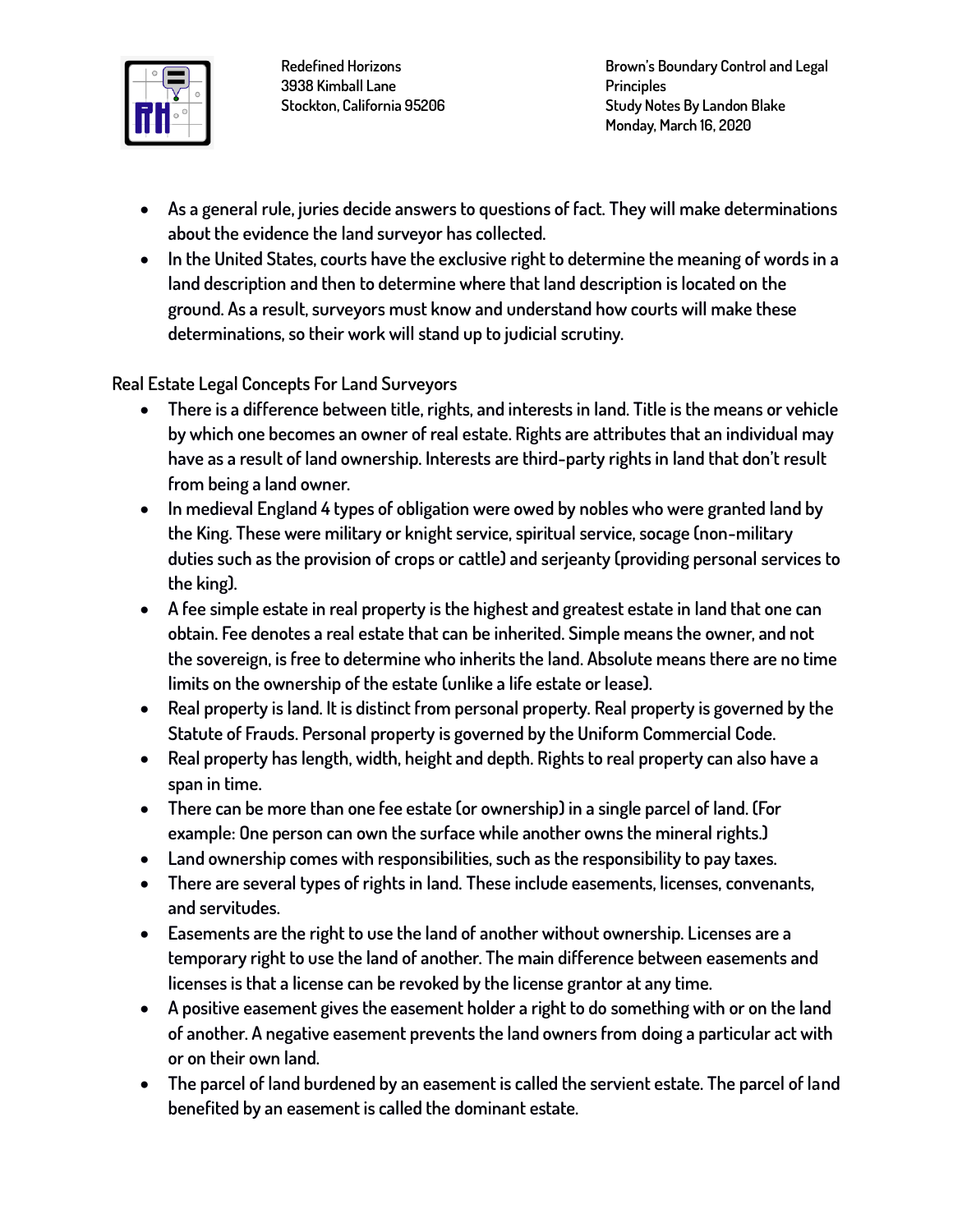

**Brown's Boundary Control and Legal Principles Study Notes By Landon Blake Monday, March 16, 2020**

- **An appurtenant easement attaches to a parcel of land, not a person. An easement in gross attaches to a person and not a parcel of land.**
- **Easements are typically limited to the use cited in the document creating the easement.**
- **An easement deed is a deed that creates or grants and easement and not fee ownership to a parcel of land. Easements can also be created by survey maps and by reservation statements in a deed that conveys fee ownership.**
- **An express easement is one directly created by a deed, survey map, or other document. Easements created by judges under the common law include implied easements, easements by estoppel, and easements of necessity.**
- **Under the US common law, a parcel of land is presumed to be conveyed with all easements that are apparent, obvious, and that are reasonably necessary for the enjoyment of the parcel. They are created by judges when an express easement should have been created as part of a conveyance, but wasn't. An implied easement requires some evidence that the parties to a land transaction intended to create the easement, but failed to.**
- **An easement by estoppel is created when an innocent purchaser of land relies on the conduct of the seller that leads him to believe he has an easement when no express easement exists.**
- **An easement of necessity is created by judges when no express easement exists, but when an easement is necessary for the reasonable enjoyment of the property. If the need can be met reasonably by other means, an easement for necessity shouldn't be created. An easement of necessity doesn't require evidence that the parties intended to create the easement.**
- **Easements by prescription are created through the open and notorious use of another person's land. They are recognized by courts. To obtain a prescriptive easement, specific legal requirements must be met. These usually include use without permission of the owner, open and notorious use, continuous use, use for a specific purpose, and use for the length of time required by law.**
- **Easements can be abandoned through non-use and other actions by the easement holder.**
- **Covenants are agreements between parties that restrict the use of land or impose obligations related to land. These agreements are attached to the land. They are imposed on not just the parties that enter the agreements, but on subsequent owners of the parcels involved.**

### **Governing Law For Boundary Surveys**

• **In most cases, boundary surveying in the United States is governed by state law, not by federal law.**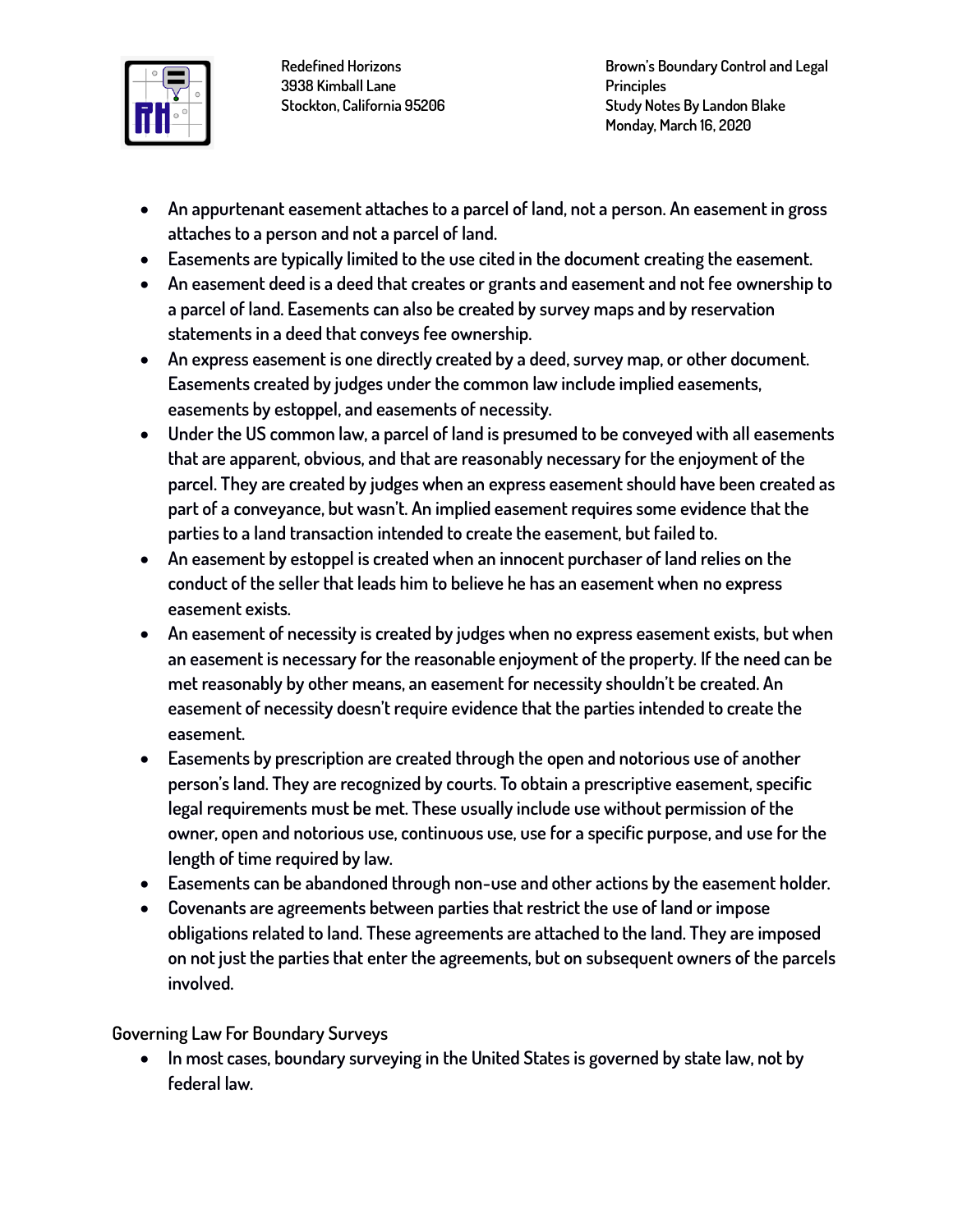

**Brown's Boundary Control and Legal Principles Study Notes By Landon Blake Monday, March 16, 2020**

- **The laws controlling the Public Land Survey System are one exception to the rule about federal control of boundary surveys.**
- **In most states, boundary surveying is governed by principles of common law, not statute.**
- **In most states, the land subdivision process (creation of new parcels by land surveys) is now governed by statute.**